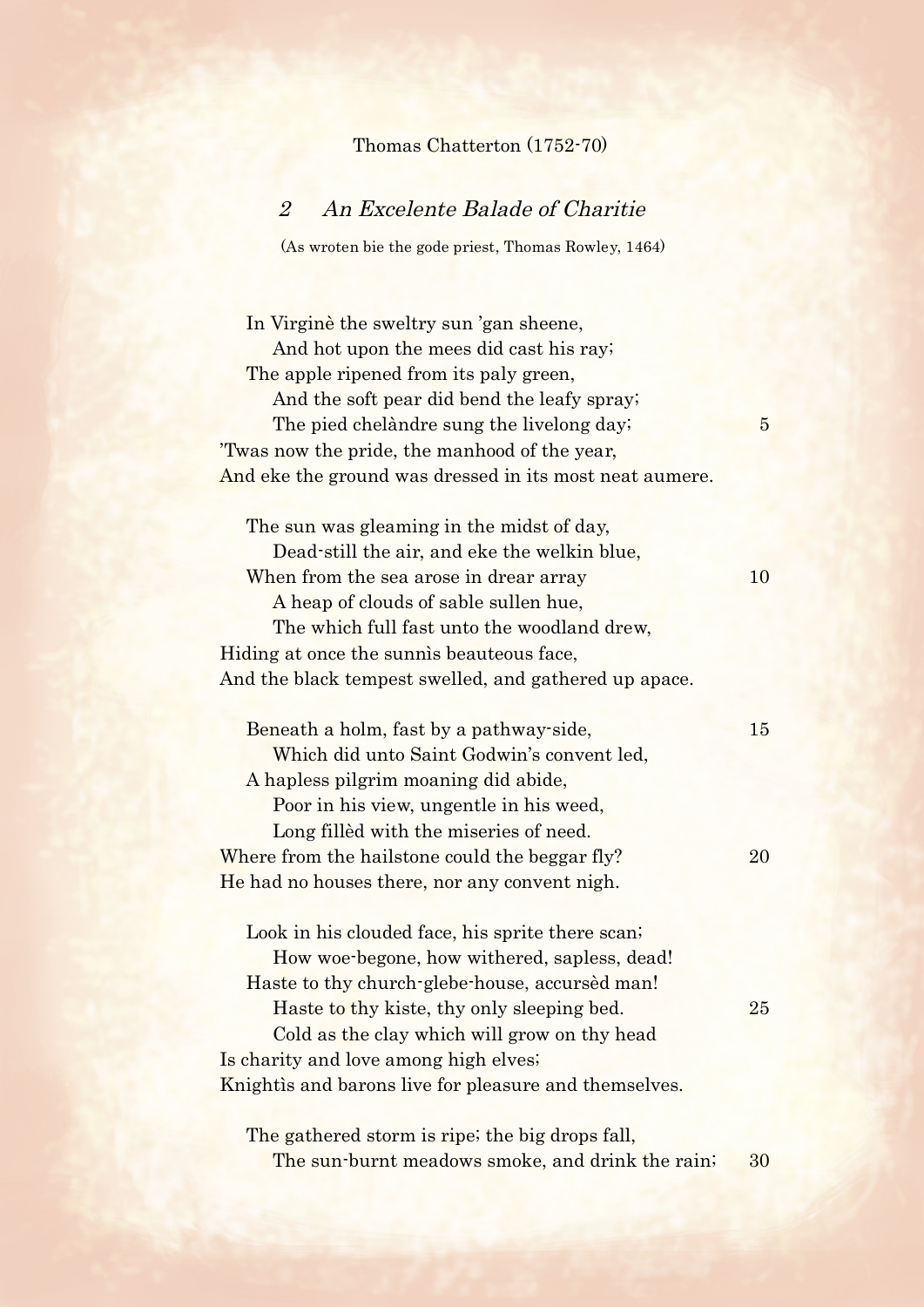| The coming ghastness do the cattle 'pall,               |    |
|---------------------------------------------------------|----|
| And the full flocks are driving o'er the plain;         |    |
| Dashed from the clouds, the waters fly again;           |    |
| The welkin opes; the yellow lightning flies,            |    |
| And the hot fiery steam in the wide lowings dies.       | 35 |
|                                                         |    |
| List! now the thunder's rattling noisy sound            |    |
| Moves slowly on, and then embollen clangs,              |    |
| Shakes the high spire, and lost, expended, drowned,     |    |
| Still on the frighted ear of terror hangs;              |    |
| The winds are up; the lofty elmen swangs;               | 40 |
| Again the lightning and the thunder pours,              |    |
| And the full clouds are burst at once in stony showers. |    |
|                                                         |    |
| Spurring his palfrey o'er the watery plain,             |    |
| The Abbot of Saint Godwin's convent came;               |    |
| His chapournette was drented with the rain,             | 45 |
| And his pencte girdle met with mickle shame;            |    |
| He backwards told his bede-roll at the same             |    |
| The storm increases, and he drew aside,                 |    |
| With the poor aims-craver near to the holm to bide.     |    |
|                                                         |    |
| His cloak was all of Lincoln cloth so fine,             | 50 |
| With a gold button fastened near his chin,              |    |
| His autremete was edged with golden twine,              |    |
| And his shoe's peak a loverde's might have been;        |    |
| Full well it shewn he thoughten cost no sin.            |    |
| The trammels of his palfrey pleased his sight,          | 55 |
| For the horse-milliner his head with roses dight.       |    |
|                                                         |    |
| 'An alms, sir priest!' the drooping pilgrim said,       |    |
| 'Oh! let me wait within your convent-door,              |    |
| Till the sun shineth high above our head,               |    |
| And the loud tempest of the air is o'er.                | 60 |
| Helpless and old am I, alas! and poor.                  |    |
| No house, no friend, no money in my pouch,              |    |
| All that I call my own is this my silver crouche'.      |    |
|                                                         |    |
| 'Varlet!' replied the Abbot, 'cease your din;           |    |
| This is no season alms and prayers to give,             | 65 |
| My porter never lets a beggar in;                       |    |
|                                                         |    |